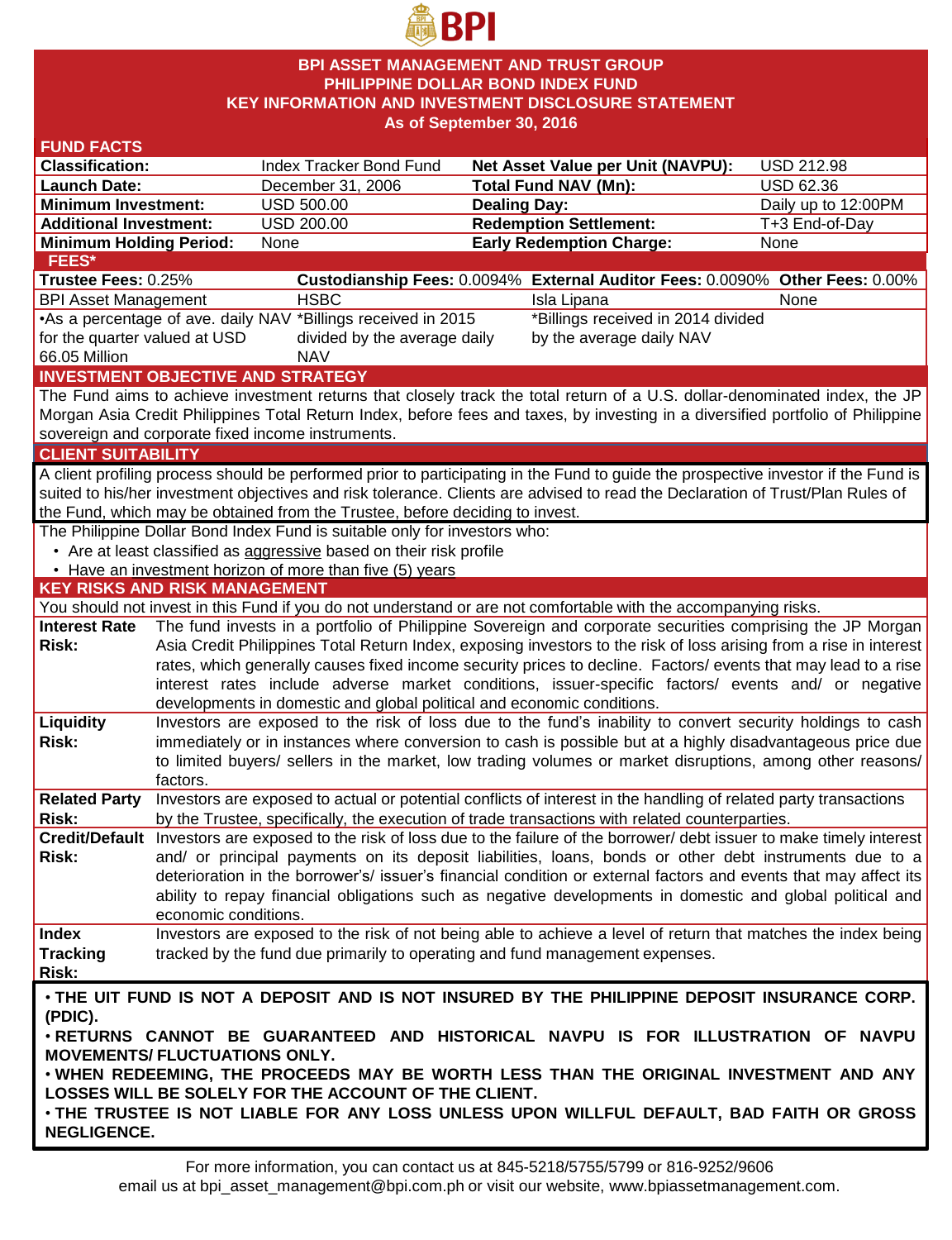## **FUND PERFORMANCE AND STATISTICS AS OF SEPTEMBER 30, 2016**

(Purely for reference purposes and is not a guarantee of future results)





| <b>CUMULATIVE PERFORMANCE (%) 1</b>    |         |      |       |         |       |                   |
|----------------------------------------|---------|------|-------|---------|-------|-------------------|
|                                        | 1 mo    | 3 mo | 6 mo  | 1YR     | 3YRS  | S.I. <sup>2</sup> |
| <b>Fund</b>                            | $-0.62$ | 1.01 | 3.66  | 10.13   | 26.98 | 112.98            |
| <b>Benchmark</b>                       | $-0.60$ | 1.23 | 4.13  | 11.24   | 29.50 | 122.09            |
| <b>ANNUALIZED PERFORMANCE (%) 1</b>    |         |      |       |         |       |                   |
|                                        | 1YR     | 2YRS | 3YRS  | 4YRS    | 5YRS  | S.I.              |
| <b>Fund</b>                            | 10.13   | 7.92 | 8.29  | 4.75    | 7.47  | 8.06              |
| <b>Benchmark</b>                       | 11.24   | 8.74 | 9.00  | 5.38    | 8.09  | 8.52              |
| <b>CALENDAR YEAR PERFORMANCE (%) 1</b> |         |      |       |         |       |                   |
|                                        | YTD     | 2015 | 2014  | 2013    | 2012  | 2011              |
| <b>Fund</b>                            | 8.96    | 3.41 | 10.75 | $-5.23$ | 15.09 | 9.91              |
| <b>Benchmark</b>                       | 9.69    | 3.97 | 11.47 | $-5.10$ | 15.79 | 10.44             |

| <b>NAVPU over the past 12 months</b> |          |
|--------------------------------------|----------|
| Highest                              | 214.78   |
| Lowest                               | 193.39   |
| <b>STATISTICS</b>                    |          |
| <b>Weighted Ave Duration (Yrs)</b>   | 7.51     |
| Volatility, Past 1 Year (%) 3        | 2.94     |
| Port. Weighted Yield to Maturity (%) | 2.78     |
| <b>Current Number of Holdings</b>    | 46       |
| Tracking Error (3-Yr) <sup>4</sup>   | 0.49     |
| Average Credit Rating (Moody's/S&P)  | Baa2/BBB |

<sup>1</sup>Returns are net of fees.

<sup>2</sup>Since Inception

<sup>3</sup>Measures the degree to which the Fund fluctuates vis-à-vis its average return over a period of time.

<sup>4</sup>Measure of deviation between the Fund's return and benchmark returns. A lower number means the Fund's return is closely aligned with the benchmark. \*Declaration of Trust is available upon request

through branch of account.

| <b>PORTFOLIO COMPOSITION</b> |           |  |  |  |
|------------------------------|-----------|--|--|--|
| <b>Allocation</b>            | % of Fund |  |  |  |
| Government                   | 68.94     |  |  |  |
| Corporates                   | 28.10     |  |  |  |
| Cash and Other Receivables   | 2.96      |  |  |  |
| <b>Maturity Profile</b>      |           |  |  |  |
| Cash and Less than 1 Year    | 2.96      |  |  |  |
| Between 1 and 3 Years        | 13.26     |  |  |  |
| Between 3 and 5 Years        | 15.70     |  |  |  |
| Between 5 and 7 Years        | 6.15      |  |  |  |
| Between 7 and 10 Years       | 21.29     |  |  |  |
| More than 10 Years           | 40.65     |  |  |  |

| <b>TOP TEN HOLDINGS</b> |                 |           |  |  |  |
|-------------------------|-----------------|-----------|--|--|--|
| <b>Name</b>             | <b>Maturity</b> | % of Fund |  |  |  |
| RoP Bonds               | 10/23/2034      | 8.84      |  |  |  |
| RoP Bonds               | 2/2/2030        | 7.37      |  |  |  |
| RoP Bonds               | 1/21/2024       | 7.21      |  |  |  |
| RoP Bonds               | 1/14/2031       | 7.10      |  |  |  |
| RoP Bonds               | 3/1/2041        | 6.19      |  |  |  |
| RoP Bonds               | 1/15/2021       | 5.35      |  |  |  |
| RoP Bonds               | 1/13/2037       | 4.83      |  |  |  |
| RoP Bonds               | 3/16/2025       | 4.79      |  |  |  |
| J G Summit Bond         | 1/23/2023       | 3.57      |  |  |  |
| RoP Bonds               | 6/17/2019       | 3.39      |  |  |  |

# **RELATED PARTY TRANSACTIONS\***

The Fund has investments and trade transactions with Bank of the Philippine Islands, its subsidiaries and related parties:

Bank of the Philippine Islands – USD1,000,000.00

Investments in the said outlets were approved by the Trust Committee. Likewise, all related party transactions are conducted on an arm's length and best execution basis and within established limits.

\*Related party in accordance with BPI's internal policy.